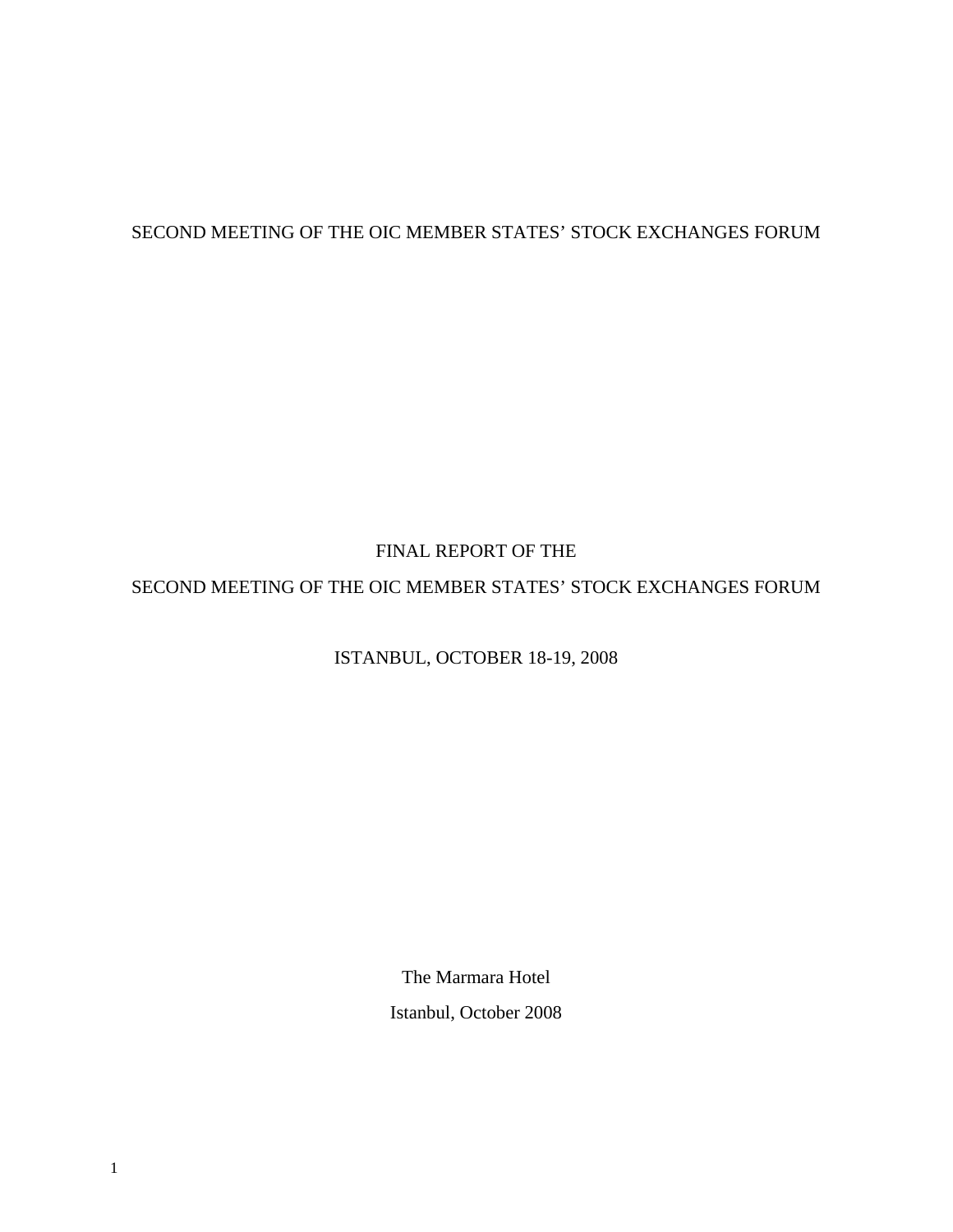## DRAFT REPORT OF THE

# SECOND MEETING OF THE OIC MEMBER STATES' STOCK EXCHANGES FORUM

ISTANBUL, OCTOBER 18-19, 2008

The Marmara Hotel Istanbul, October 2008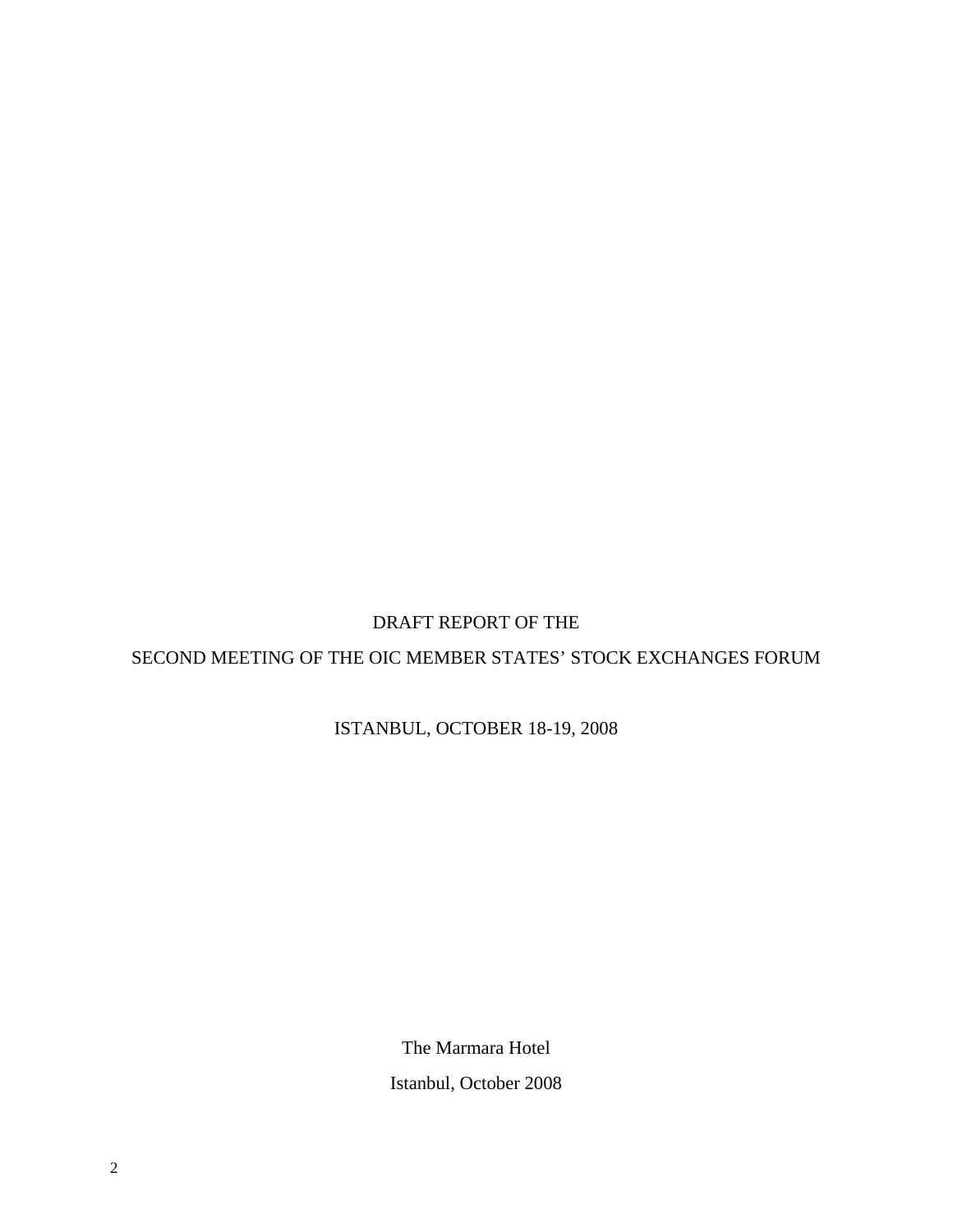## TABLE OF CONTENTS

Draft Report of the Second Meeting of the OIC Member States' Stock Exchanges Forum

#### ANNEXES

I. H.E. Prof. IHSANOGLU's message

II. Presentation by Mr. Hüseyin ERKAN on behalf of the Istanbul Stock Exchange

III. Presentation by Mr. Rushdi SIDDIQUI on behalf of Dow Jones Indexes

IV. Presentation by Mr. Mohamad Nedal ALCHAAR on behalf of Accounting and Auditing Organization for Islamic Financial Institutions (AAOIFI)

V. Presentation by Mr. Abdullah HARON on behalf of Islamic Financial Services Board (IFSB)

VI. Presentation by Mr. Andrew MULLEY on behalf of Citibank EMEA

VII. Presentation by Dr. Emin ÇATANA on behalf of Takasbank, the ISE Settlement and Custody Bank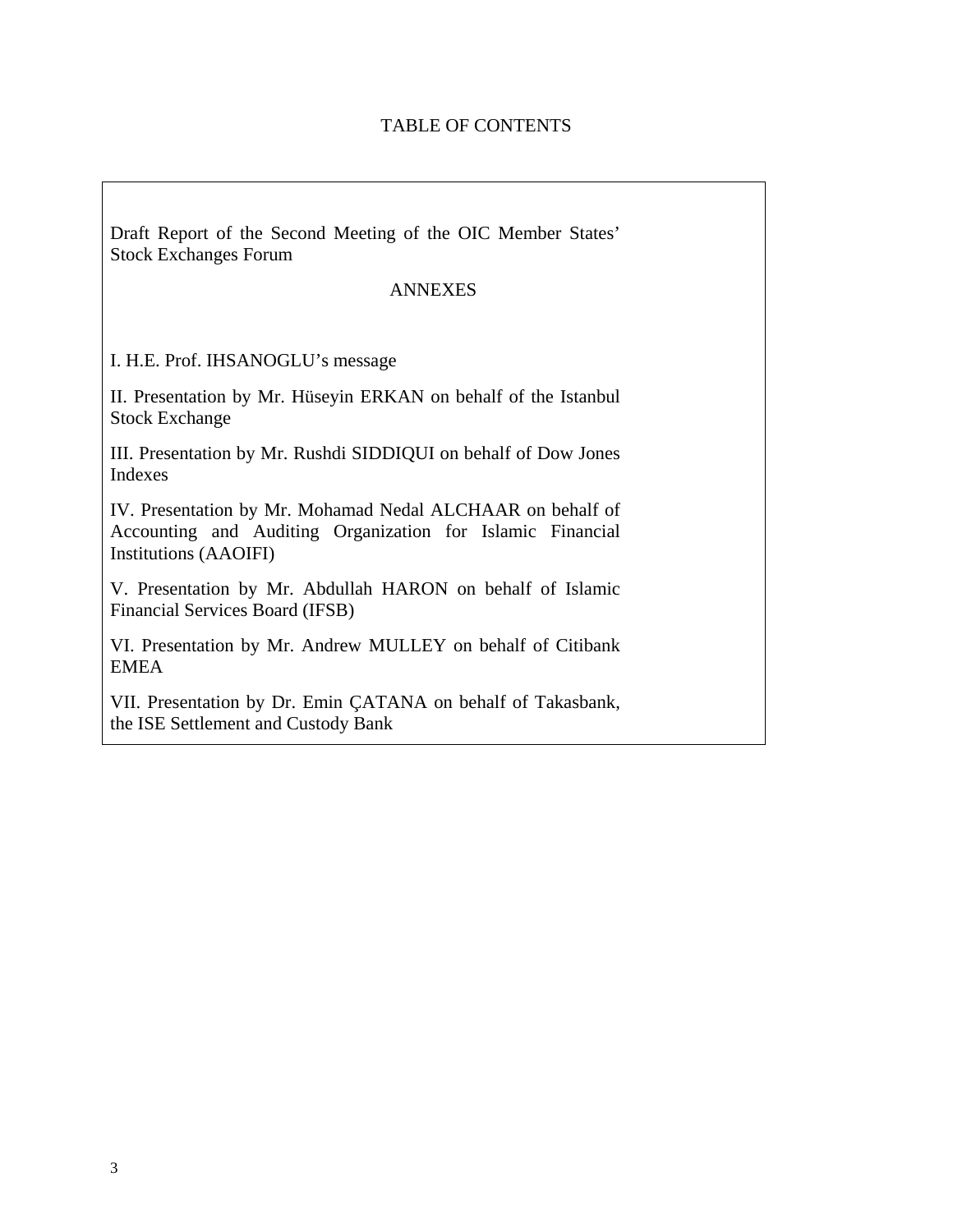DRAFT REPORT OF THE

SECOND MEETING OF THE OIC MEMBER STATES' STOCK EXCHANGES FORUM

ISTANBUL, OCTOBER 18-19, 2008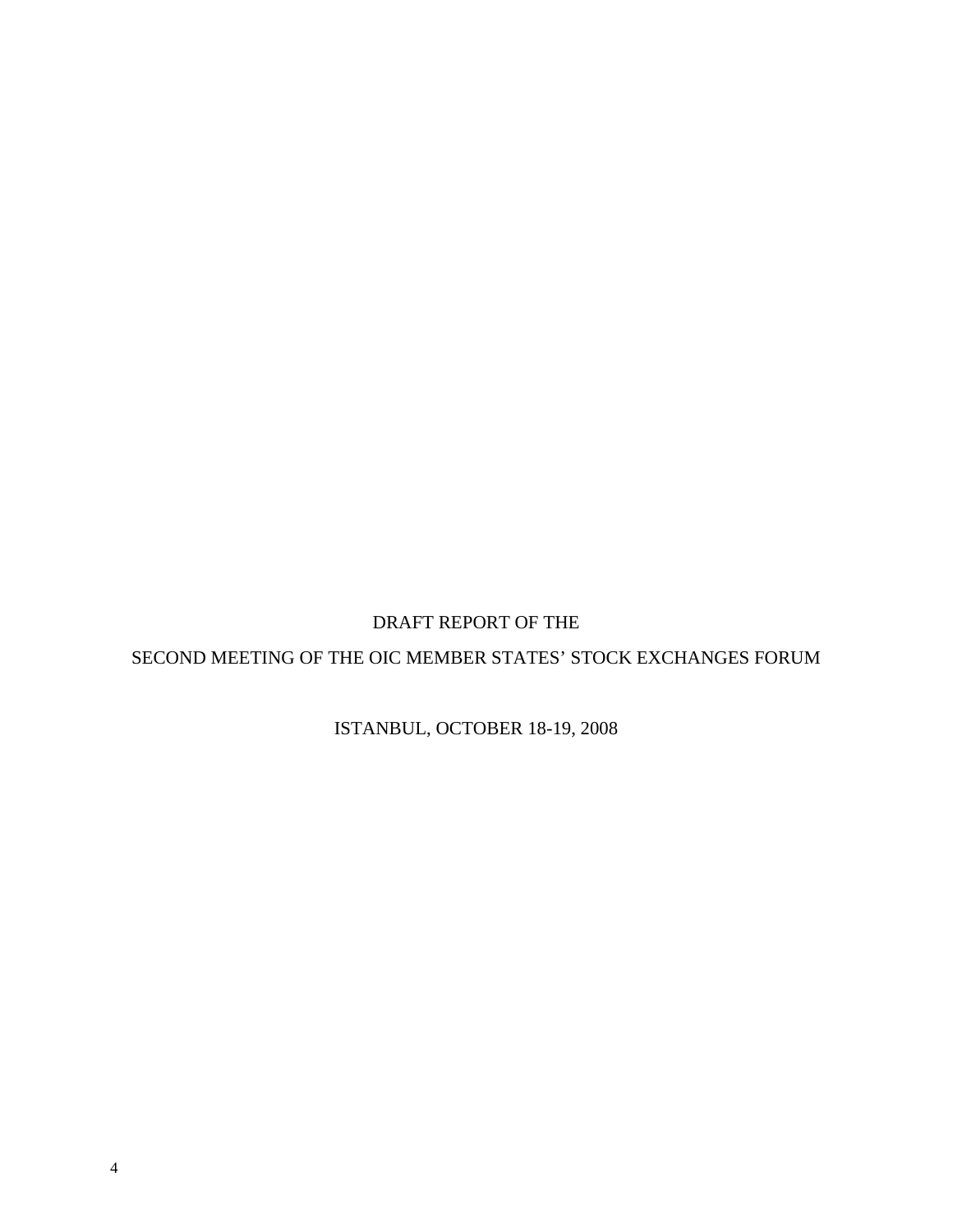#### DRAFT REPORT

## OF THE

# SECOND MEETING OF THE OIC MEMBER STATES' STOCK EXCHANGES FORUM

#### (Istanbul, October 18-19, 2008)

1. The Second Meeting of the OIC Member States' Stock Exchanges Forum convened in Istanbul on October 18-19, 2008.

2. The Meeting was attended by the representatives of the following stock exchanges of the OIC Member States:

#### **A. STOCK EXCHANGES OF THE OIC MEMBER STATES**

- 1. Amman Stock Exchange, Jordan
- 2. Baku Stock Exchange, Azerbaijan
- 3. Bursa Malaysia Berhad, Malaysia
- 4. Chittagong Stock Exchange, Bangladesh
- 5. Dhaka Stock Exchange, Bangladesh
- 6. Doha Securities Market, Qatar
- 7. Dubai Financial Market, United Arab Emirates
- 8. Egyptian Exchange, Egypt
- 9. Islamabad Stock Exchange, Pakistan
- 10. Istanbul Stock Exchange, Turkey
- 11. Kyrgyz Stock Exchange, Kyrgyz Republic
- 12. Lahore Stock Exchange, Pakistan
- 13. Muscat Securities Market, Oman
- 14. Palestine Securities Exchange, Palestine
- 15. Tadawul-Saudi Stock Market, Saudi Arabia
- 16. Tehran Stock Exchange, Iran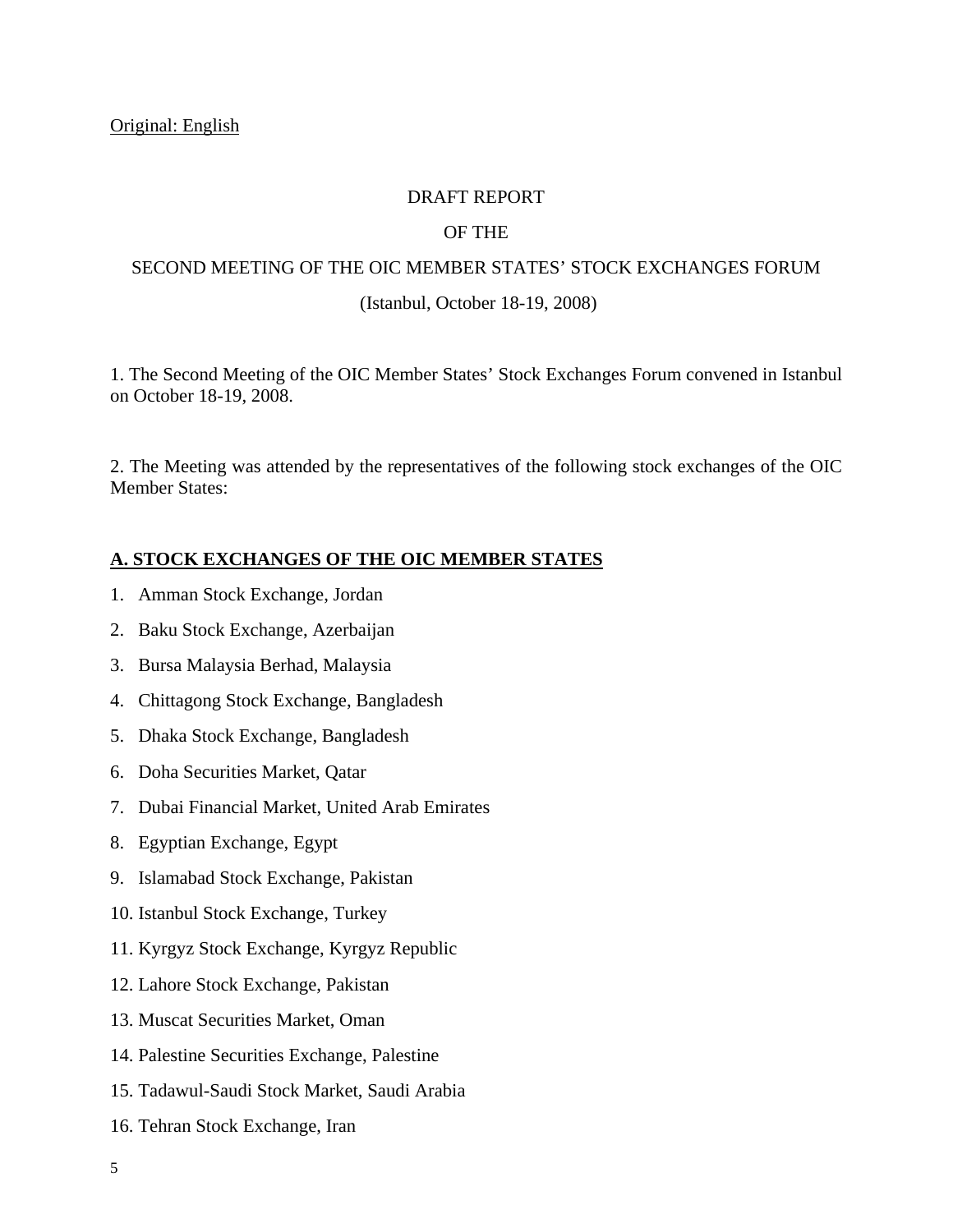# **B. CENTRAL DEPOSITORIES, CLEARING AND REGISTRY INSTITUTIONS OF THE OIC MEMBER STATES**

- 1. Central Depository Company of Pakistan, Pakistan
- 2. Central Securities Depository of Iran, Iran
- 3. Central Registry Agency of Turkey, Turkey
- 4. ISE Settlement and Custody Bank (Takasbank), Turkey
- 5. Securities Depository Center of Jordan, Jordan
- 6. Misr for Central Clearing Depository & Registry, Egypt
- 7. Muscat Depository & Securities Registration Company, Oman

## **C. OTHER ORGANIZATIONS**

- 1. Organization of Islamic Conference (OIC)
- 2. COMCEC Coordination Office (State Planning Organization of Turkey)
- 3. The Islamic Center for Development of Trade (ICDT)
- 4. Islamic Development Bank (IDB)
- 5. Statistical, Economic and Social Research and Training Centre for Islamic Countries (SESRIC)
- 6. Capital Markets Board of Turkey (CMB), Turkey
- 7. Privatization Administration of Turkey
- 8. Islamic Financial Services Board (IFSB)
- 9. Accounting and Auditing Organization for Islamic Financial Institutions (AAOIFI)
- 10. Citibank EMEA
- 11. Dow Jones Indexes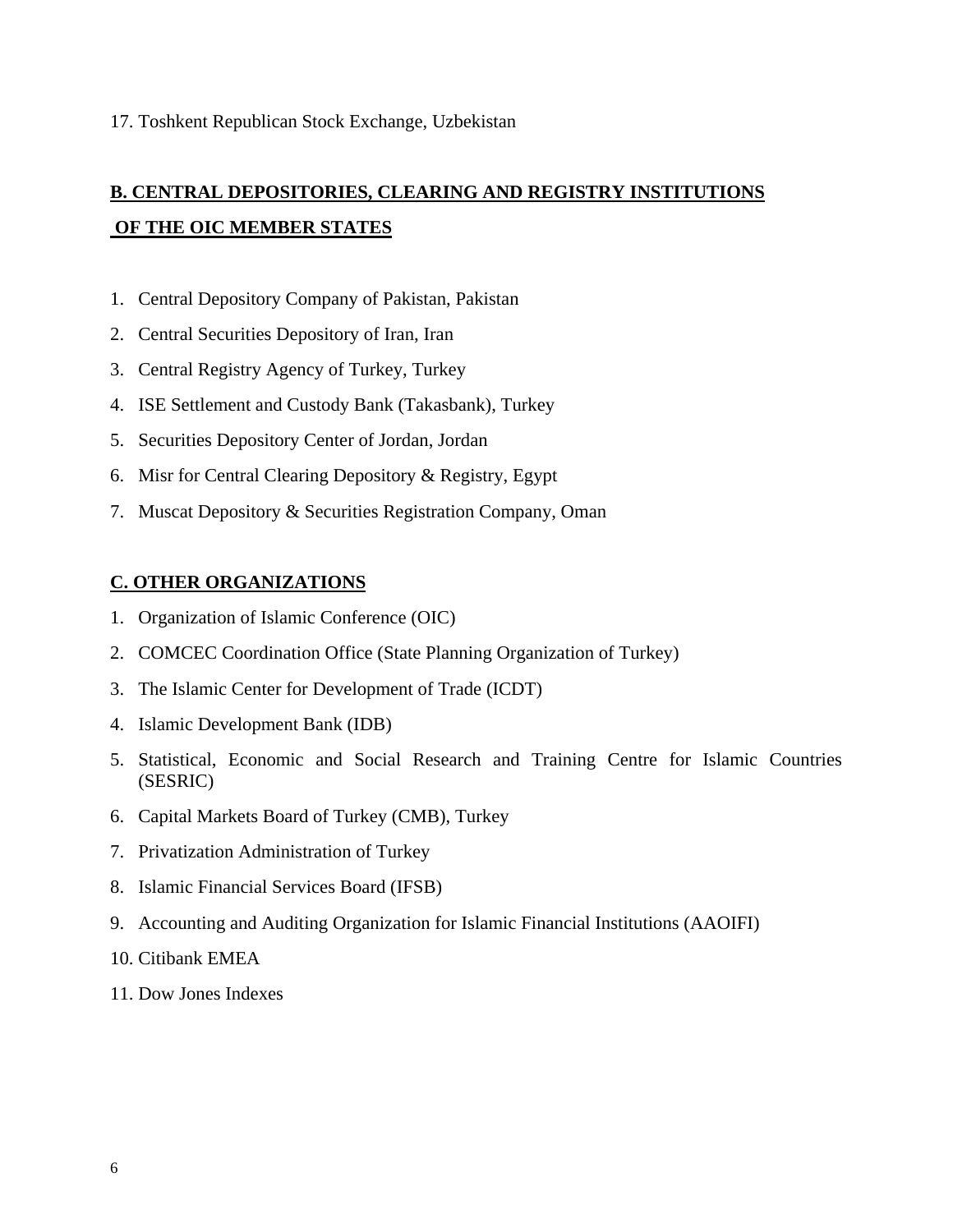## **Opening Session**

3. Following recitation from the Holy Koran, the meeting was opened by Mr. Hüseyin ERKAN, Chairman and CEO of the Istanbul Stock Exchange. Mr. ERKAN welcomed all the delegates to Istanbul on the occasion of the second meeting of the OIC Member States' Stock Exchanges Forum. Mr. Erkan reminded the participants that the OIC Member States' Stock Exchanges Forum was established in 2005 with a view to encouraging cooperation among the stock exchanges of the OIC member countries with the participation of eleven (11) stock exchanges and seven (7) other related organizations and institutions, while delegates from fourteen (14) members states are present at today's meeting, displaying the enthusiasm to continue this initiative. Mr. Erkan mentioned the World Federation of Exchanges (WFE) General Assembly meeting he attended in Milan in the previous week, where stock exchange leaders stressed the importance of the transparency and continuous liquidity offered by organized markets. Mr. Erkan noted the high potential of the OIC Member States' Stock Exchanges with a total market capitalization of USD 2.1 trillion and 4,100 listed companies. The recent surge in demand for Shariah compliant investment instruments has also added to this potential. Mr. ERKAN strongly emphasized the increased importance of cooperation among OIC Member States' Stock Exchanges at a time when the global credit crunch has tremendously affected the financial markets.

4. Dr. Ahmet TIKTIK, Undersecretary of State Planning Organization, Turkey, welcomed the audience and thanked the Istanbul Stock Exchange for organizing this meeting. Dr. TIKTIK reminded the audience of the initiative the ISE has taken in order to bring together the stock exchanges of the OIC member states. Dr. TIKTIK stressed the increasing importance of Islamic investment instruments in face of the recent turmoil in the international markets and invited the participant institutions to enrich and diversify their cooperation.

5. Mr. Emin OZER, Board Member of the Capital Markets Board of Turkey, talked about the role of the Capital Markets Board of Turkey and gave brief information about the recent progress in the Turkish capital markets. In face of the recent financial crisis, Mr. OZER highlighted the fact that it is indeed very important for OIC members to let this financial challenge to become a good opportunity, and emphasized that the growing interest in Islamic financial instruments should be considered within this perspective.

6. Mr. Jakhongir KHASANOV, Professional Officer in Economic Affairs Department of OIC, read the message of H.E. Prof. Ekmeleddin IHSANOGLU, Secretary General of the OIC. In his message, H.E. IHSANOGLU thanked the Istanbul Stock Exchange for its leadership and enthusiasm in making this forum permanent. Mr. IHSANOGLU touched upon the multiple role of the stock exchanges in the economy, and hence, making stock market development an important engine for economic growth. The recent financial crisis has underlined the need for closer cooperation and the Forum provides a unique opportunity for sharing experience in dealing with such phenomena, while also serving to further promote Islamic financial instruments worldwide.

*(A copy of H.E. Prof. IHSANOGLU's message is herewith attached as Annex 1).*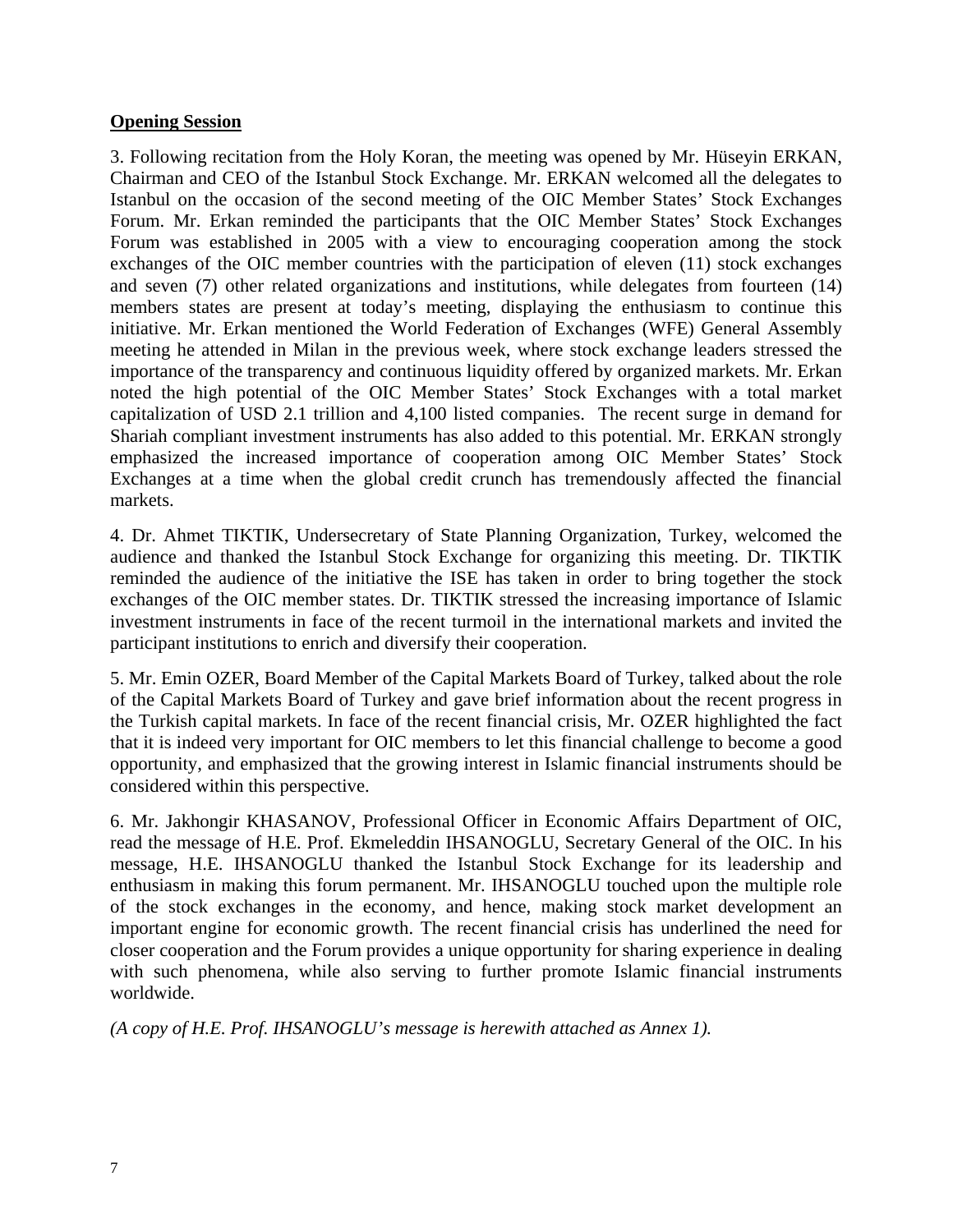7. Mr. Hüseyin ERKAN, ISE Chairman & CEO, touched upon the recent financial crisis and said that the governments of of USA, UK and the rest of Europe took measures to help build confidence. Mr. ERKAN mentioned the World Federation of Exchanges (WFE) General Assembly meeting he participated in Milan in the previous week and repeated the message of the world stock exchange leaders, that "as organized markets, the stock exchanges continued to serve as transparent market places, facilitating fair and efficient price discovery during the recent financial crisis, and that stock markets should remain open throughout this period". Stricter regulation and more conservative surveillance in the financial markets may be expected in the period ahead. In this environment, Islamic financial products present new opportunities.

*(A copy of the Istanbul Stock Exchange's presentation is herewith attached as Annex 2).* 

8. Mr. Rushdi SIDDIQUI, Global Director of Dow Jones Islamic Market Index Group, said in his presentation that the financial crisis has provided a unique, one-time opportunity to explain Islamic finance to the world at large, from a holistic point of view, and not religious.

*(A copy of Dow Jones Islamic Market Index Group's presentation is herewith attached as Annex 3).* 

9. Mr. Mohamad Nedal ALCHAAR, Secretary General of the Accounting and Auditing Organization for Islamic Financial Institutions (AAOIFI) gave an overview of AAOIFI Standards, and an overview of Islamic Securitisation / Sukuk Market. Mr. ALCHAAR touched upon the standards on Sukuk and went on to make an evaluation of the benefits of Islamic Securitisation / Sukuk. In the final part of his presentation, Mr. ALCHAAR talked about the key drivers for further growth of Islamic Securitisation / Sukuk Market.

*(A copy of AAOIFI's presentation is herewith attached as Annex 4).*

10. Mr. Abdullah HARON, Assistant Secretary General of the Islamic Financial Services Board (IFSB) introduced the Islamic capital market in general, through concepts, structures and statistics. Mr. HARON then went on to talk about the challenges in globalizing the Islamic capital market instruments. Mr. HARON also touched upon the role of the IFSB in the globalization of Islamic capital market instruments.

*(A copy of IFSB's presentation is herewith attached as Annex 5).* 

11. Mr. Andrew MULLEY, Issuer Services EMEA Business Head of Citibank, gave a market update, referring to the four phases of the global financial crisis. Mr. MULLEY stated that an enourmous amount of liquidity has already drained from the market and this lack of liquidity leaves room for new opportunities for market players. Mr. MULLEY then gave general information about the role and activities of issuer services in global banks. Mr. MULLEY introduced depositary receipts, referring to the solutions, capital raising capacity, trading value, etc. they offer, and also gave an overview of Islamic debt markets, while emphasizing the benefits of a depositary receipt program for sukuks.

*(A copy of Citibank EMEA's presentation is herewith attached as Annex 6).*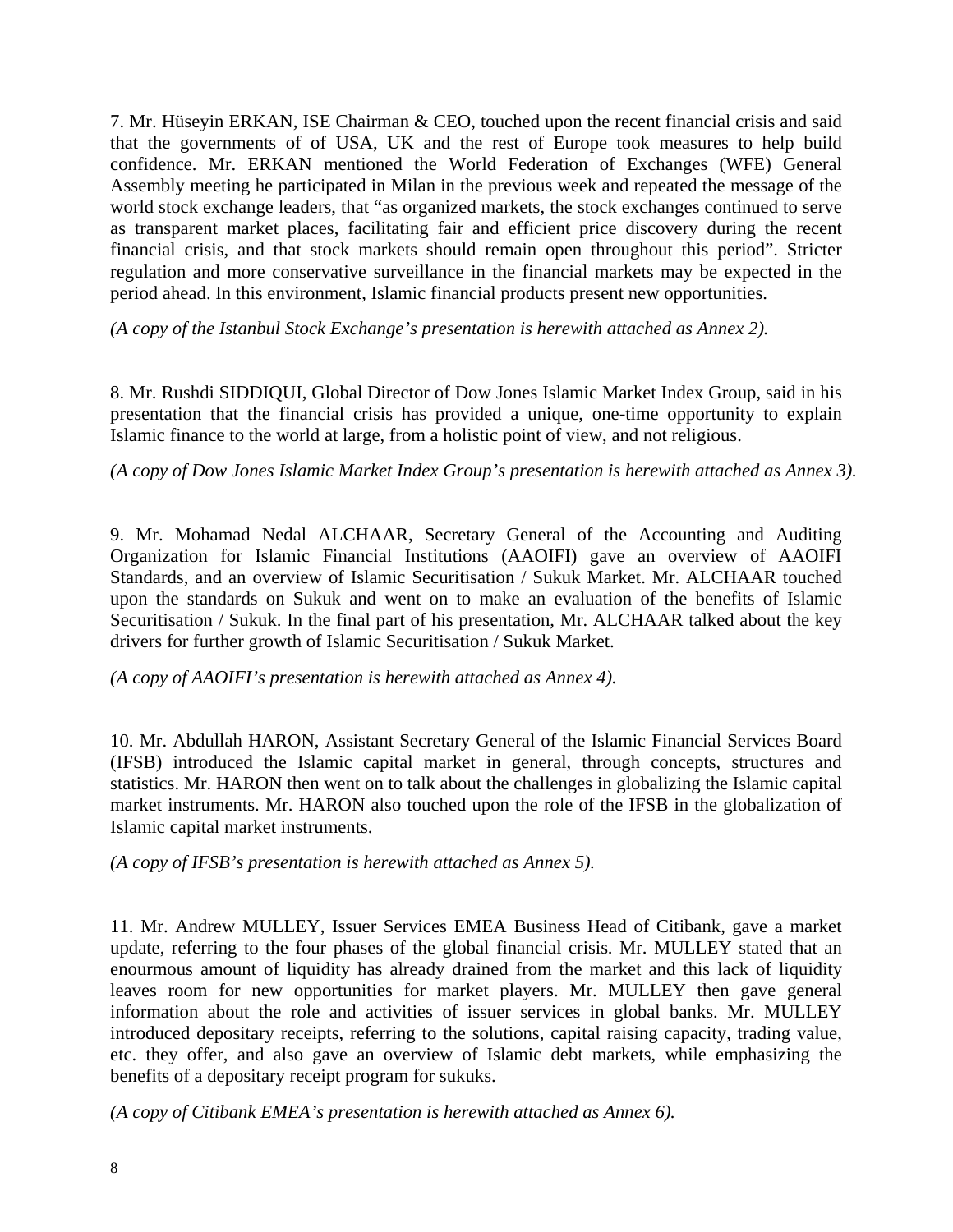12. Dr. Emin ÇATANA, President and CEO of the ISE Settlement and Custody Bank (Takasbank), started his presentation by making a brief evaluation of the financial turmoil. Dr. ÇATANA offered a brief layout of the global trends in the financial markets and described the characteristics of an ideal securities settlement system in such atmosphere. Dr. ÇATANA talked about the significance and subjects of cooperation among post-trade institutions and also touched upon the corporate governance issues concerning securities clearing and settlement systems.

*(A copy of Takasbank's (the ISE Settlement and Custody Bank) presentation is herewith attached as Annex 7).* 

## 13. PROPOSALS, RECOMMENDATIONS AND DECISIONS

The following proposals and recommendations were made and decisions were taken at the meeting:

1. Standardization is vital for Islamic capital markets development. Therefore, the regulatory authorities should be encouraged to recognize standards issued by institutions such as AAOIFI, IFSB, and recommendations offered by IIFM.

2. AAOIFI, IFSB, and IIFM.have been included as members and advisors of the Forum.

3. The establishment of a similar forum among the capital markets' regulatory authorities should be encouraged.

4. Post-trade services institutions shall be incorporated into this Forum as members.

5. The secretariat and coordination job for the Forum should continue to be carried out by the Istanbul Stock Exchange.

6. The number of committees is reduced to one (1), under the name "Working Committee", which shall study and propose the fields of cooperation to the Forum. Members of the Working Committee are as follows:

- 1. Istanbul Stock Exchange, Turkey
- 2. Tehran Stock Exchange, Iran
- 3. Dubai Financial Market, UAE
- 4. Bursa Malaysia Berhad, Malaysia
- 5. Amman Stock Exchange, Jordan
- 6. Muscat Securitis Market, Oman
- 7. Tadawul Saudi Stock Market, Saudi Arabia
- 8. Palestine Stock Exchange, Palestine
- 9. Dhaka Stock Exchange, Bangladesh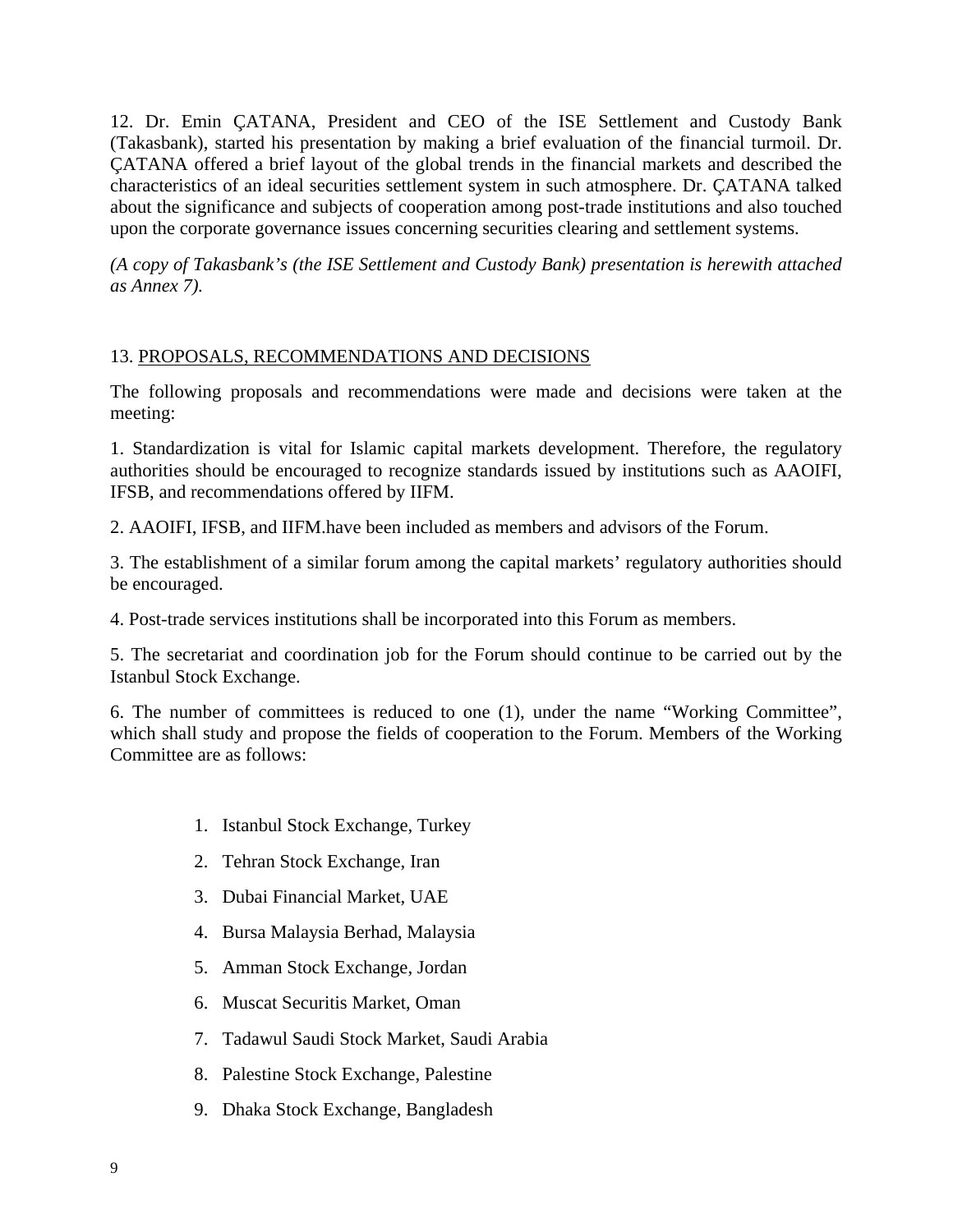- 10. Egyptian Exchange, Egypt
- 11. Islamabad Stock Exchange, Pakistan
- 12. Chittagong Stock Exchange, Bangladesh
- 13. Doha Securities Market, Qatar

In the scope of the Working Committee, the following four task forces have been established and the members thereof are below:

## Task Force for Customized Indices, ETFs, and Islamic Depositary Receipts

- Istanbul Stock Exchange, Turkey (\*Coordinator)
- Bursa Malaysia Berhad, Malaysia
- Tehran Stock Exchange, Iran
- Muscat Securities Market, Oman
- Amman Stock Exchange, Jordan
- Kyrgyz Stock Exchange, Kyrgyzstan
- Islamabad Stock Exchange, Pakistan
- Dubai Financial Market, UAE
- Doha Securities Market, Qatar

## Task Force for Post - Trade Services

- Takasbank, Turkey (\*Coordinator)
- Central Registry Agency (CRA), Turkey
- Tadawul Saudi Stock Market, Saudi Arabia
- Securities Depository Center of Jordan, Jordan
- Muscat Depository and Securities Registration Company, Oman
- Dubai Financial Market, UAE
- Central Depository Company of Pakistan, Pakistan
- Misr for Central Clearing Depository & Registry MCDR, Egypt
- Doha Securities Market, Qatar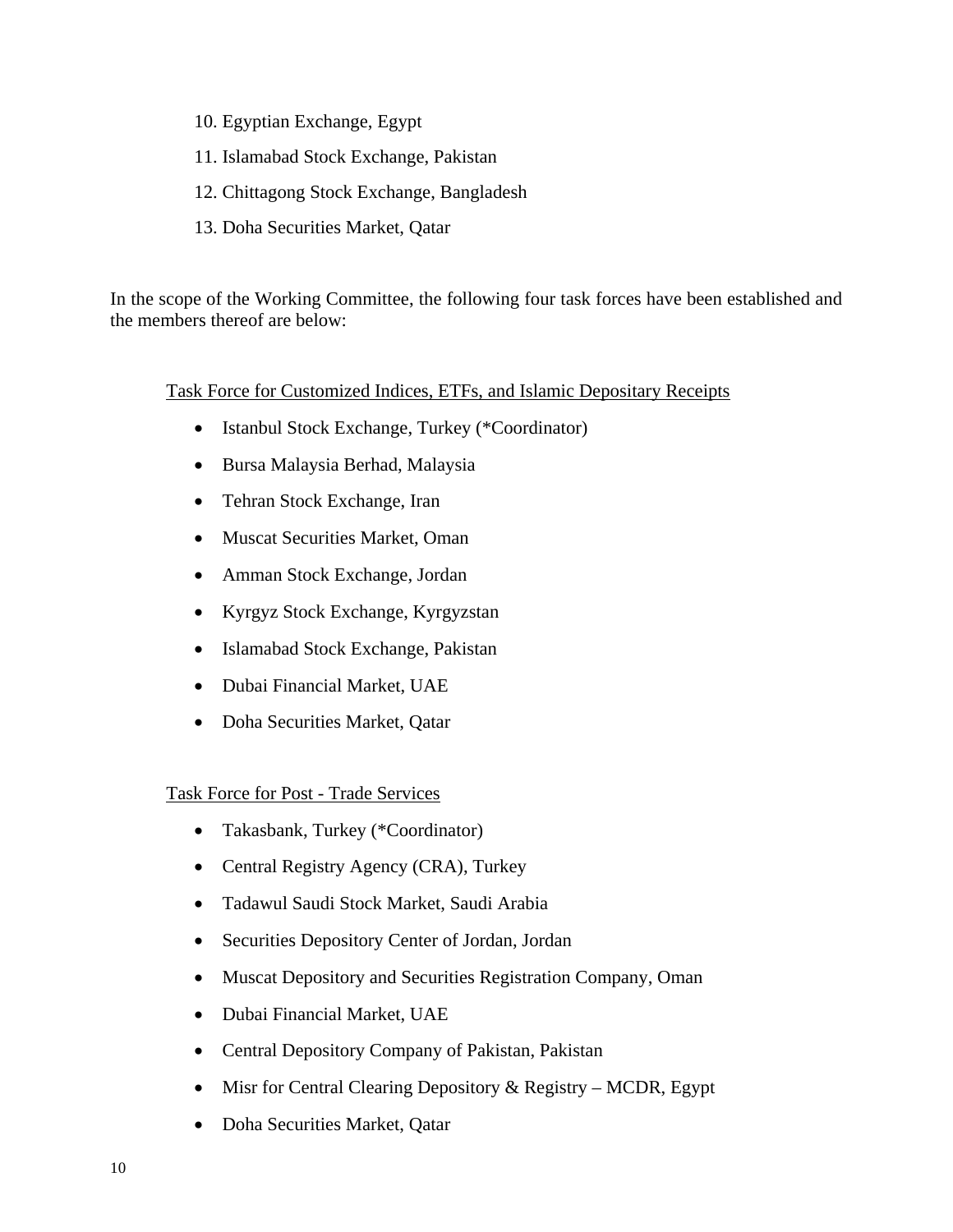# Task Force for the Promotion of Awareness and Education of Investors about Islamic Capital Markets

- Bursa Malaysia Berhad, Malaysia (\*Coordinator)
- Istanbul Stock Exchange, Turkey
- Karachi Stock Exchange, Pakistan
- Kyrgyz Stock Exchange, Kyrgyzstan
- Egyptian Stock Exchange, Egypt
- Toshkent Stock Exchange, Uzbekistan
- Baku Stock Exchange
- Doha Securities Market, Qatar

## Task Force for Studying the Feasibility of an Islamic Securities Exchange

- Tehran Stock Exchange, Iran (\*Coordinator)
- Dhaka Stock Exchange, Bangladesh
- Lahore Stock Exchange, Pakistan
- Istanbul Stock Exchange, Turkey
- Muscat Securities Market, Oman
- Dubai Financial Market, UAE
- Bursa Malaysia, Malaysia

Stock exchanges shall be represented by senior executives in Working Committee meetings, whereas they shall be represented by specialists in Task Force meetings.

Index Task Force should finalize its activities no later than 2009 year-end.

Task Forces should provide semi-annual reports to the Working Committee.

Working Committee and Task Force members should hold meetings whenever they feel necessary, and report to the Working Committee semi-annually. The coordinators of the Task Forces should call for the meetings.

7. Promoting the privatization through the stock exchanges in the OIC Member Countries (to be included in the final Communique).